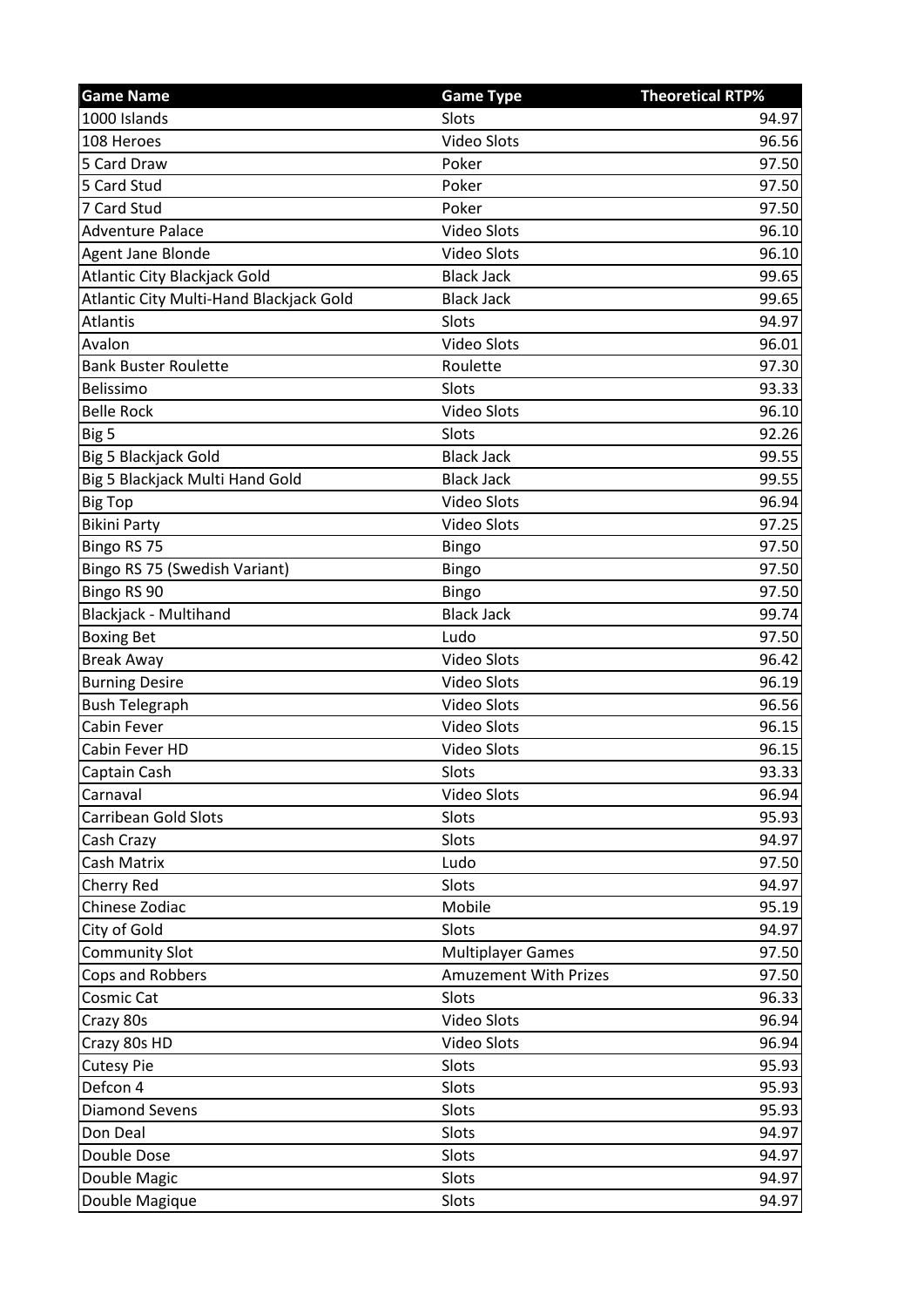| <b>Dragon Dance</b>               | <b>Video Slots</b>      | 97.25          |
|-----------------------------------|-------------------------|----------------|
| <b>Electric Diva</b>              | <b>Video Slots</b>      | 95.99          |
| Elementals                        | <b>Video Slots</b>      | 96.15          |
| <b>Elementals HD</b>              | <b>Video Slots</b>      | 96.15          |
| European Blackjack Gold           | <b>Black Jack</b>       | 99.60          |
| European Roulette Gold            | Roulette                | 97.30          |
| European Roulette Gold High Limit | Roulette                | 97.30          |
| European Roulette Gold VIP        | Roulette                | 97.30          |
| <b>Fairy Ring</b>                 | Slots                   | 95.03          |
| <b>Fantastic Sevens</b>           | Slots                   | 95.93          |
| <b>Flip Card</b>                  | <b>Scratch Games</b>    | 95.19          |
| Flo s Diner                       | Slots                   | 92.26          |
| Floridita Fandango                | Slots                   | 95.93          |
| <b>Flower Power</b>               | Slots                   | 95.03          |
| <b>Football Star</b>              | <b>Video Slots</b>      | 96.42          |
| <b>Fortune Cookie</b>             | Slots                   | 94.97          |
| Fortune Lounge                    | <b>Video Slots</b>      | 96.10          |
| <b>French Roulette</b>            | Roulette                | 97.75          |
| <b>French Roulette Gold</b>       | Roulette                | 97.75          |
| French Roulette Gold VIP          | Roulette                | 97.75          |
| <b>Frost Bite</b>                 | Slots                   | 95.54          |
| <b>Fruit Salad</b>                | Slots                   | 95.03          |
| <b>Fruit Slots</b>                | Slots                   | 95.02          |
| Fruitopia                         | <b>Bingo Mini Games</b> | 97.50          |
| Fun House                         | Slots                   | 93.33          |
| <b>Gators in Space</b>            | Slots                   | 94.97          |
| <b>Gold Factory</b>               | <b>Video Slots</b>      | 96.54          |
| Gold Factory - High Limit         | <b>Video Slots</b>      | 96.54          |
| Golden Dragon                     | Slots                   | 93.33          |
| <b>Golden Goal</b>                | Slots                   | 93.33          |
| <b>Grand National</b>             | Slots                   | 95.54          |
| <b>Grand Sevens</b>               | Slots                   | 95.93          |
| <b>Gung Pow</b>                   | <b>Video Slots</b>      | 96.19          |
| Hi Lo 13 European Blackjack Gold  | <b>Black Jack</b>       | 99.60          |
| <b>High Stakes BlackJack</b>      | <b>Black Jack</b>       | 99.74          |
| High Streak Blackjack Gold        | <b>Black Jack</b>       | 99.59          |
| Ho Ho Ho                          | <b>Video Slots</b>      | 95.89          |
| <b>Hot Shot</b>                   | Video Slots             | 95.56          |
| Hot Shot HD                       | Video Slots             | 95.56          |
| <b>Insiders Sevens</b>            | Slots                   | 95.93          |
| <b>International Casino Games</b> | Video Slots             | 96.10          |
| <b>International Soccer</b>       | Slots                   | 93.33          |
| <b>Intertop Express</b>           | Slots                   | 93.33          |
| <b>Island Style</b>               | Slots                   | 92.26          |
| Jackpot Express                   |                         |                |
|                                   | Slots                   | 93.33          |
| Jesters Jackpot                   | Slots                   | 92.26          |
| Jet Set                           | Slots                   | 94.97          |
| Jungle Boogie                     | Slots                   | 92.26          |
| Jungle Jim<br>Jurassic Big Reels  | Video Slots<br>Slots    | 95.98<br>95.54 |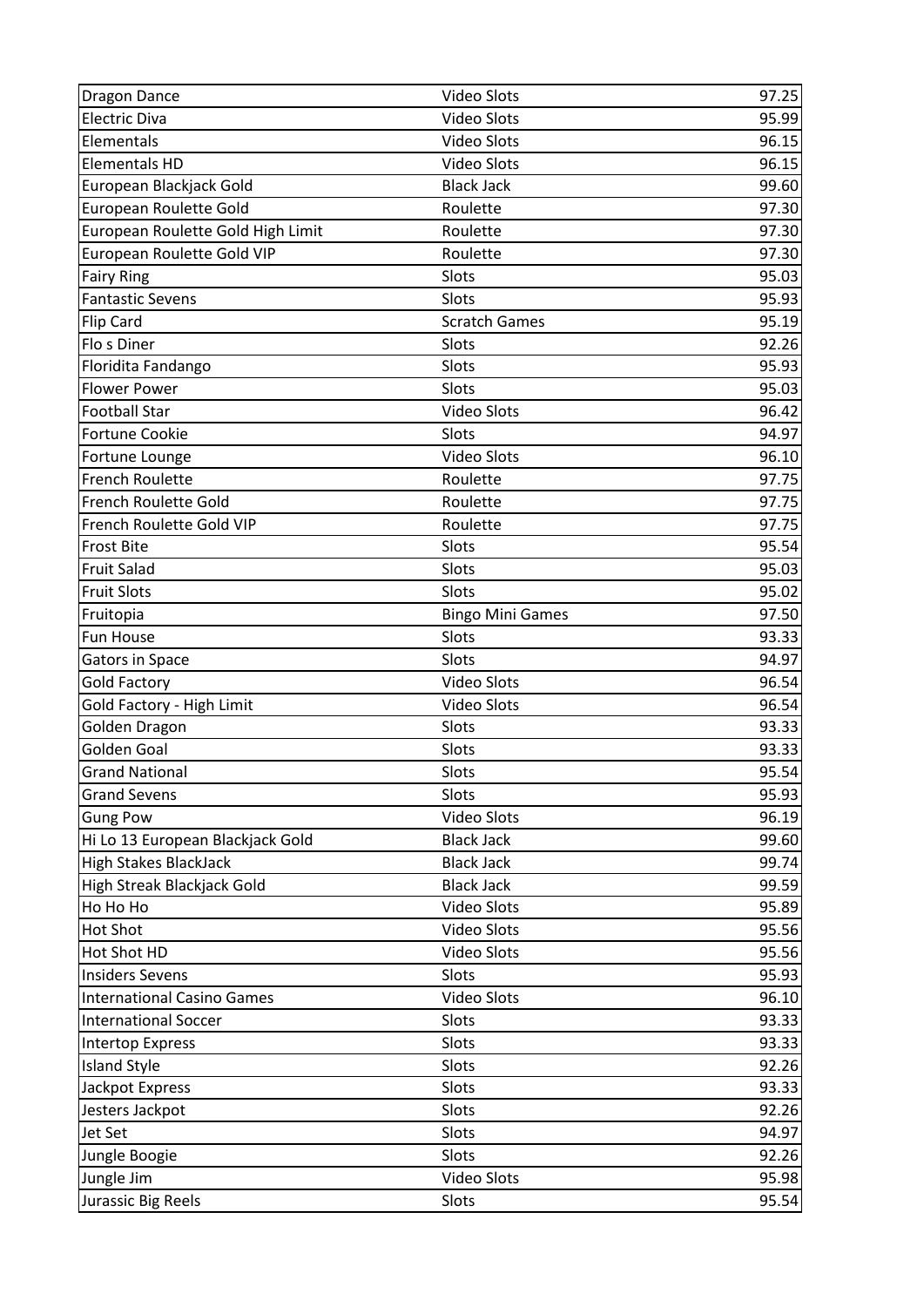| Jurassic Jackpot                                                                                                                        | Slots                        | 95.54 |
|-----------------------------------------------------------------------------------------------------------------------------------------|------------------------------|-------|
| Karaoke Party                                                                                                                           | <b>Video Slots</b>           | 96.10 |
| King's Randsom                                                                                                                          | Slots                        | 93.33 |
| Ladies Nite                                                                                                                             | <b>Video Slots</b>           | 96.10 |
| Lady Luxor                                                                                                                              | <b>Amuzement With Prizes</b> | 97.50 |
| Little Annie Fanny                                                                                                                      | Slots                        | 94.97 |
| Living in Luxury                                                                                                                        | Slots                        | 94.97 |
| Loaded                                                                                                                                  | <b>Video Slots</b>           | 96.29 |
| Lucky Firecracker                                                                                                                       | <b>Video Slots</b>           | 96.19 |
| Lucky Saloon                                                                                                                            | Slots                        | 94.97 |
| <b>Lucky Twins</b>                                                                                                                      | <b>Video Slots</b>           | 96.94 |
| Lucky Zodiac                                                                                                                            | <b>Video Slots</b>           | 96.01 |
| Magic Mask                                                                                                                              | Slots                        | 95.93 |
| <b>Magique Sevens</b>                                                                                                                   | Slots                        | 95.93 |
| Mahjong                                                                                                                                 | Mahjong                      | 97.50 |
|                                                                                                                                         | Slots                        | 93.33 |
| <b>Mermaids Millions</b>                                                                                                                | <b>Video Slots</b>           | 96.56 |
| Mocha Orange                                                                                                                            | Slots                        | 94.97 |
| Monkeys Money                                                                                                                           | Slots                        | 93.33 |
| <b>Monster Mania</b>                                                                                                                    | <b>Video Slots</b>           | 95.56 |
| <b>Monster Mania HD</b>                                                                                                                 | <b>Video Slots</b>           | 95.56 |
| <b>Moon Madness</b>                                                                                                                     | Slots                        | 93.33 |
|                                                                                                                                         | <b>Video Slots</b>           | 97.50 |
|                                                                                                                                         | <b>Black Jack</b>            | 99.65 |
| Multi-Hand Atlantic City Blackjack Gold VIP                                                                                             | <b>Black Jack</b>            | 99.65 |
| Multi-hand European Black Jack Gold Series                                                                                              | <b>Black Jack</b>            | 99.60 |
|                                                                                                                                         |                              | 97.50 |
| MultiPlayer BlackJack                                                                                                                   | <b>Multiplayer Games</b>     | 97.50 |
| MultiPlayer BlackJack GOLD                                                                                                              | <b>Multiplayer Games</b>     | 97.50 |
| MultiPlayer Slot                                                                                                                        | <b>Multiplayer Games</b>     | 97.50 |
| <b>Mummy Munny</b>                                                                                                                      | Slots                        | 93.33 |
| Munchkins                                                                                                                               | Video Slots                  | 95.89 |
| Munchkins HD                                                                                                                            | <b>Video Slots</b>           | 95.89 |
| <b>Nashville Sevens</b>                                                                                                                 | Slots                        | 95.93 |
|                                                                                                                                         | Video Slots                  | 95.99 |
| Ninja Slot                                                                                                                              | Slots                        | 95.93 |
| <b>Oasis</b>                                                                                                                            | Slots                        | 95.93 |
| Old Shanghai                                                                                                                            | Progressive                  | 93.33 |
| Omaha High                                                                                                                              | Poker                        | 97.50 |
| Pharaohs Fortune                                                                                                                        | Slots                        | 95.93 |
| <b>Pharoahs Gold</b>                                                                                                                    | <b>Bingo Mini Games</b>      | 97.50 |
| Pirates Paradise                                                                                                                        | Slots                        | 95.93 |
| Pot Slot                                                                                                                                | <b>Multiplayer Games</b>     | 97.50 |
| Premier Hi Lo 13 Euro Blackjack Gold                                                                                                    | <b>Black Jack</b>            | 99.60 |
| Premier High Streak Euro Blackjack Gold                                                                                                 | <b>Black Jack</b>            | 99.59 |
| Premier Multi Hand European Blackjack Gold                                                                                              | <b>Black Jack</b>            | 99.60 |
| <b>Premier Roulette</b>                                                                                                                 | Roulette                     | 97.30 |
| Premier Roulette Diamond Edition                                                                                                        | Roulette                     | 97.30 |
| <b>Prime Property</b>                                                                                                                   | Video Slots                  | 95.99 |
| Razz                                                                                                                                    | Poker                        | 97.50 |
| Martian Money<br>MP Wheel of Wealth Special Edition<br>Multi Hand - Atlantic City Blackjack Gold<br>Multiplayer Baccarat<br>Ninja Magic | <b>Multiplayer Games</b>     |       |